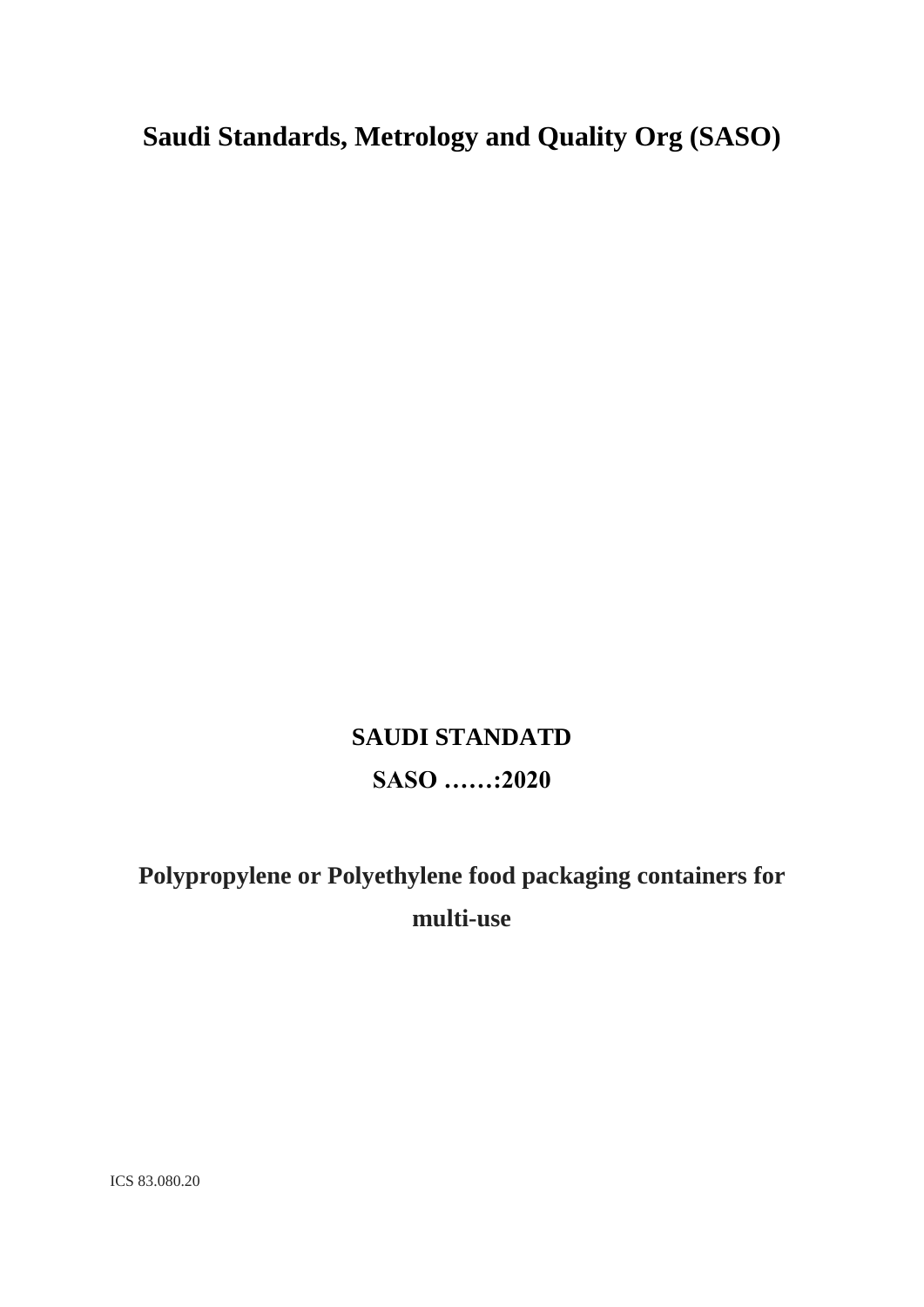#### **Introduction**

The Saudi Standards, Metrology and Quality Organization (SASO) has prepared the Saudi Standards for Polypropylene or Polyethylene food packaging containers for multi-use after reviewing the specifications of Arab, foreign and international standards and reviewing the related reference literature.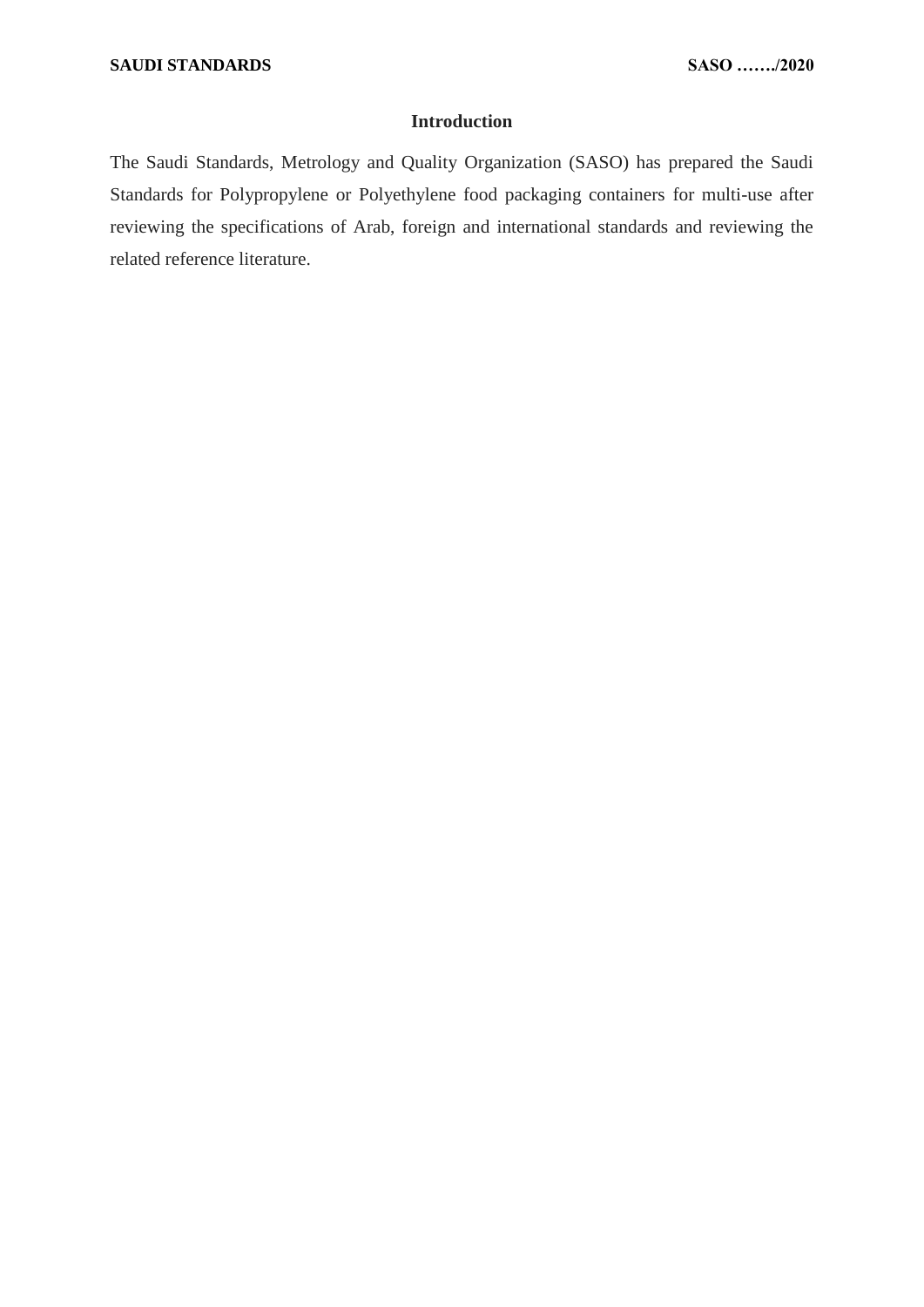## **Polypropylene or Polyethylene food packaging containers for multi-use**

### **1- Scope**

This Saudi standard is concerned with the general requirements and characteristics of Polypropylene or Polyethylene food packaging containers for multi-use, formed by plastic processing, for food packing.

### **2- Normative References**

- 2.1 SASO-GSO-1863:2013 Food packages part 2 plastic packages general requirement.
- 2.2 SASO GSO 2231:2012 General Requirements for the materials intended to come into contact with food.
- 2.3 SASO ASTM D2463/2019 Standard Test Method for Drop Impact Resistance of Blow-Molded Thermoplastic Containers.
- 2.4 BS EN 1186-1:2002 Materials and articles in contact with foodstuffs-Plastics-Part 1: Guide to the selection of condition and test methods for overall migration
- 2.5 BS EN 1186-3:2002 Materials and articles in contact with foodstuffs-Plastics-Part 3: Test methods for overall migration into aqueous food simulants by total immersion

#### **3- Terms and Definitions**

3.1 Food plastic container

 Container made of plastic material and used for packaging materials to contain, retain, and protect food. It has a variety of forms.

#### **4- Requirements**

4.1 Raw Materials

Plastic containers that used for packaging and retaining food are made of Polypropylene or Polyethylene. Type and source of the raw materials used for producing PP food containers should be known and subject to SFDA requirements and in accordance with specifications mentioned in Clause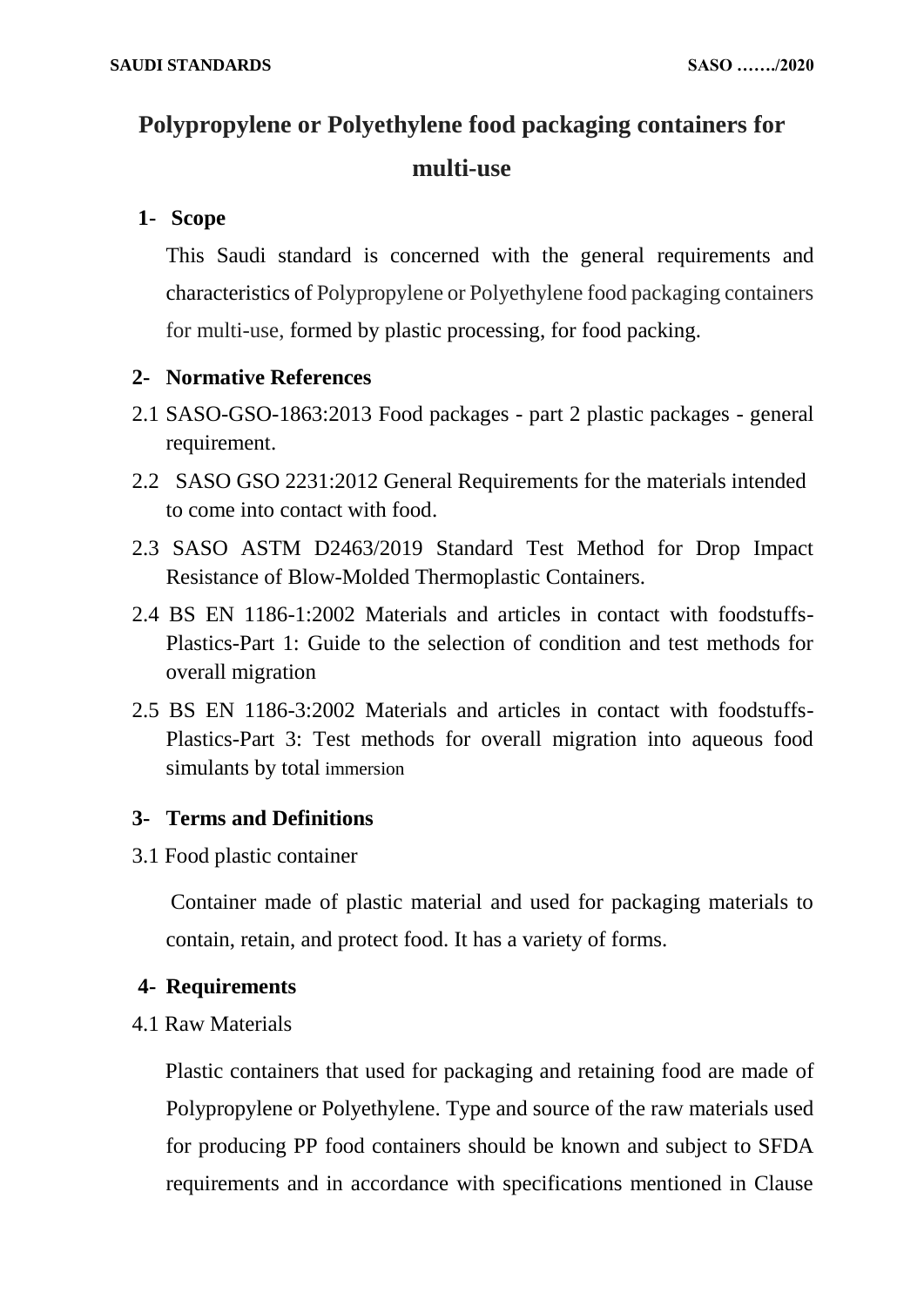2.1 and 2.2. The material shall also comply with the threshold limits of the manufacturing residues, polymerization ingredients and auxiliary items. Usage of any recycled material must be strictly avoided to ensure that the final product complies with all the requirements of this standard.

4.2 Visual inspection

Plastic containers used for packaging and retain food shall have the following requirements:

- 4.3.1.1They shall be clean, homogeneous, free of strange materials, bulges, and air pockets.
- 4.3.1.2They shall not affected, when they are shaped, closed, stored, transferred, and used; which may result in their deformation or changing their chemical and physical properties.
- 4.3 Design

Sizes and designs of the containers must be as per request of the consumer or the packing company. Covers shall be designed based on the design of the container top, to ensure that the container is tightly closed. Also, the design shall be considering an easy opening of the cover.

4.4 Drop Impact Resistance

The food container should not be affected after testing in accordance with the specification in item 2/3.

4.5 Material Migration

There should be no significant change in the chemical structure and the appearance of the container. The percentage of migration from surface of the container should not exceed 60 mg/kg. According to standard in items, 2.1 when tested according to the specifications mentioned in the item 2.4 & 2.5

4.6 Heavy elements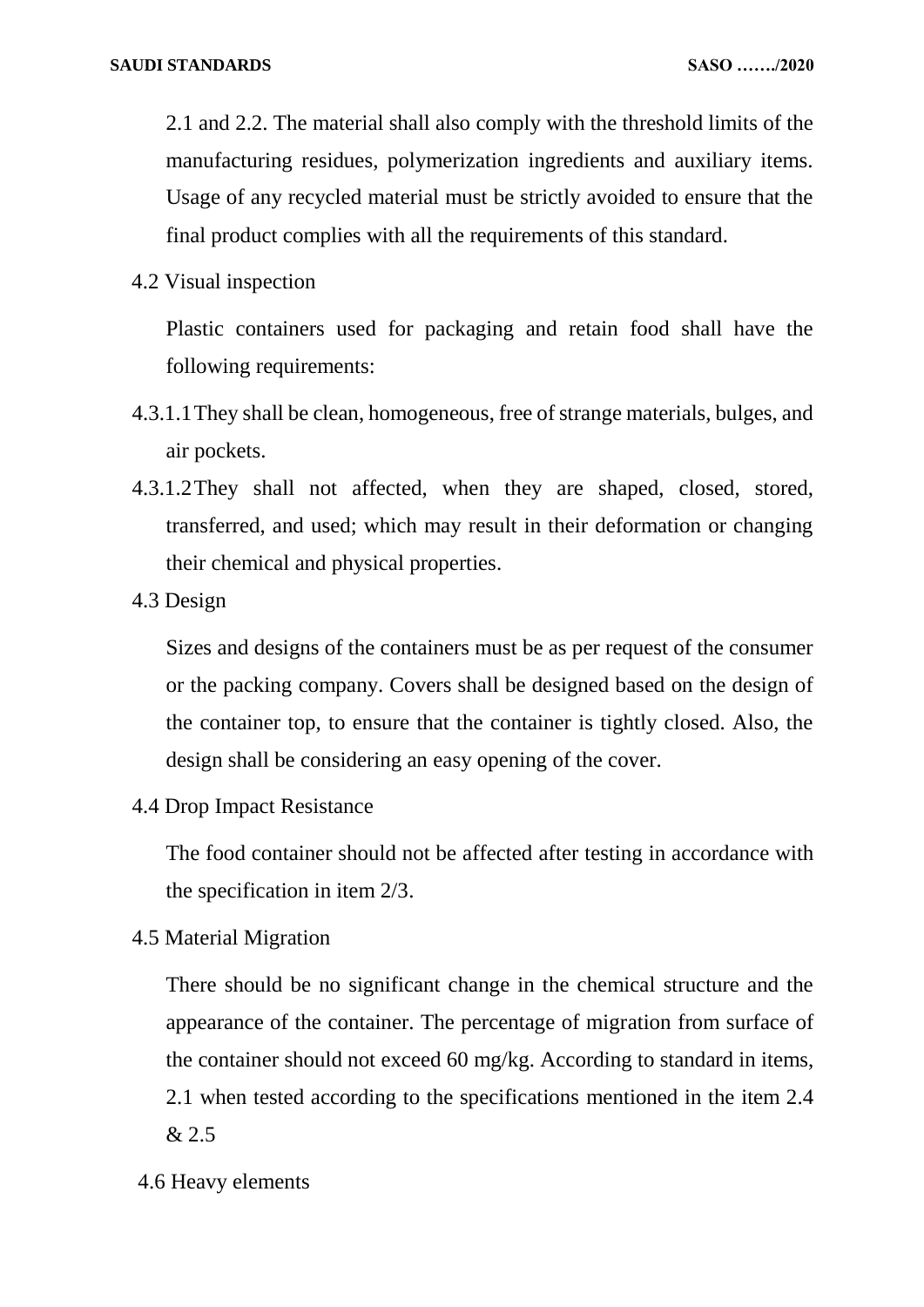The percentage of heavy elements should not exceed as shown in Table No. (1) according to the specification mentioned in item 2/1

| element  | Limits (max.) mg/kg |
|----------|---------------------|
| lead     |                     |
| arsenic  |                     |
| copper   |                     |
| zinc     | 100                 |
| chromium |                     |

|  | TABLE $(1)$ – Heavy metals |
|--|----------------------------|
|--|----------------------------|

#### 4.7 Color

The food container shall be transparent or colored, provided that the color of the container is homogeneous and free from any apparent color differences. Colorants used should be food contact compliant and subject to SFDA requirements and in accordance with specifications mentioned in Clause 2.1 and 2.2

4.8 Size (capacity)

The package size is calculated according to the size specified by the manufacturer and recorded on it..

- 5- Sampling
- 5 samples are taken from each production batch
- 6- Test Methods:

The following tests shall be carried out on samples drawn in accordance with clause 5

- 6.1 Visual inspection.
- 6.2 Drop Impact Resistance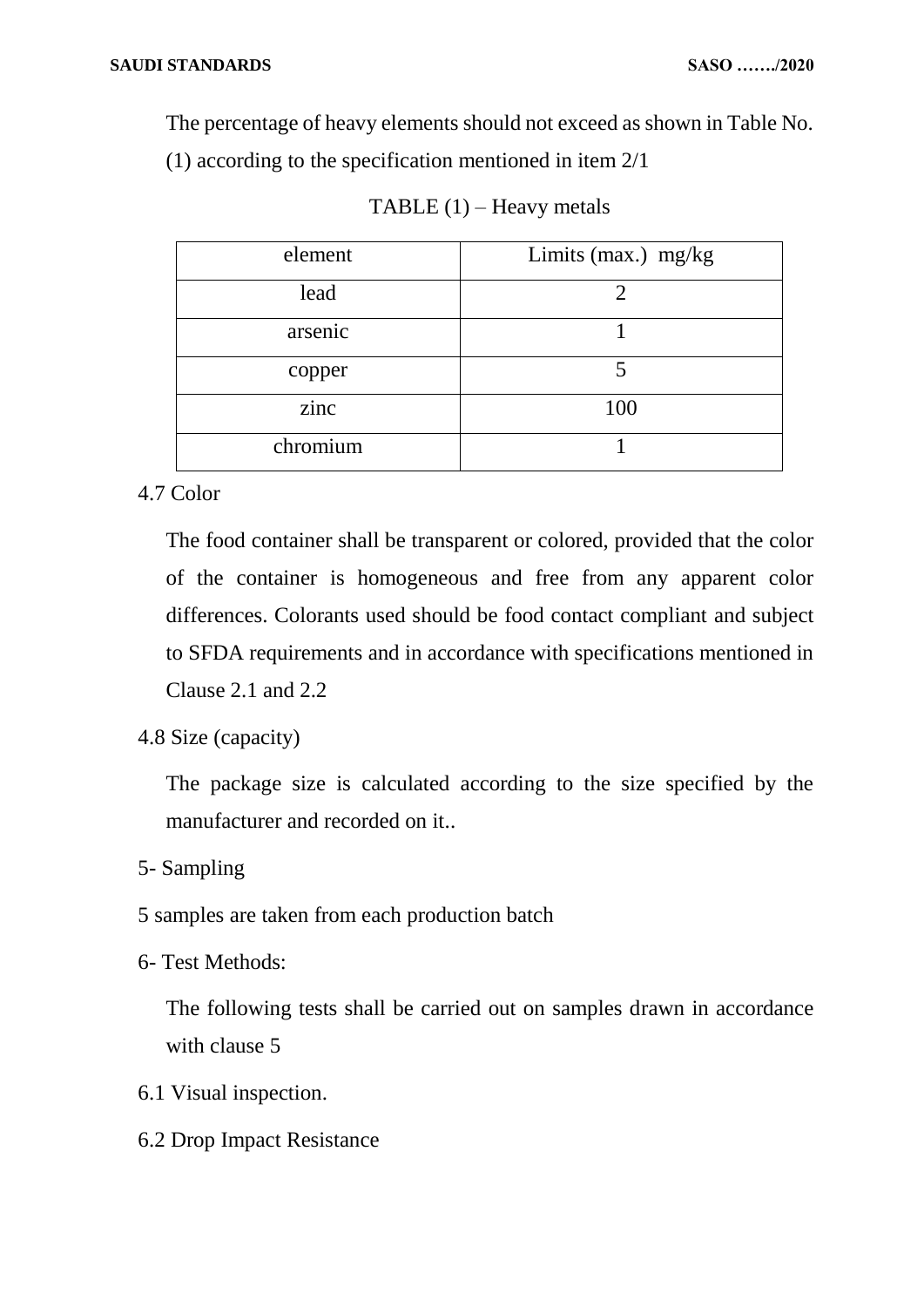- 6.3 Material Migration
- 6.4 Size (capacity)
- 6.5 Determination of heavy elements.
- 7. Packaging and Storage.
- 7.1 Food container should be packed properly so as not to be affected or damaged during transportation and storage.
- 7.2 Containers shall be stored at good conations away from any toxic or harmful substances and away from sources of high temperatures and pollution and at room temperature.
- 8. Marking

The following details must be indicated in Arabic or Arabic and English in a clear place that is difficult to remove:

- 8.1 Name of product
- 8.2 The manufacturer's name or trademark.
- 8.3 The country of origin
	- 8.4 Volume (Capacity) Liter
	- 8.5 Type of plastic.
	- 8.6 Date & number of Production Batch
	- 8.7 Logo of validity for food use figure (1)
	- 8.8 Minimum & maximum temperature borne by the Container.
	- 8.9 Warnings (if any)



(1) Figure -Logo of validity for food